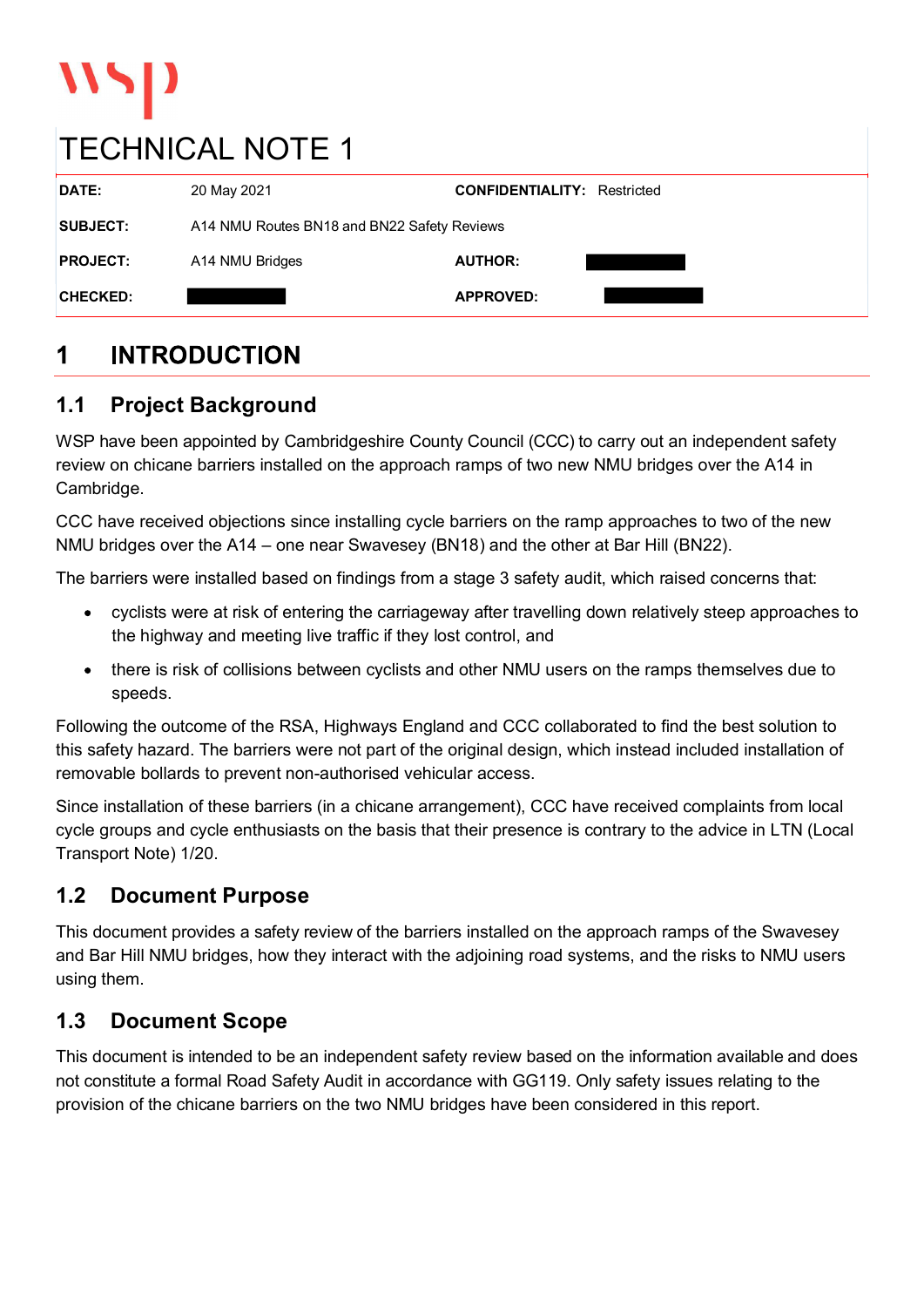| Drawings / Documents considered as part of this review: |                                                                       |
|---------------------------------------------------------|-----------------------------------------------------------------------|
| <b>Document Reference</b>                               | <b>Document Title</b>                                                 |
| HA528983-ACJV-HGN-S4_IRSA3-RP-C-0003                    | IRSA3 Swavesey and LAR Link (Swavesey to Bar<br>Hill Response Report) |
|                                                         |                                                                       |
| HA528983-ACJV-HGN-S4_IRSA3-RP-C-0005 -<br>Bar Hill Resp | Interim RSA3 Bar Hill Junction Response Report                        |
|                                                         | BN18 and BN22 Barrier Locations                                       |
|                                                         | S4_BICYCLE-230221 Measurement                                         |

The site was visited by Manual Manamed Chris Home on Monday the 26<sup>th</sup> of April 2020 between 10:30 and 12:00 noon. At the time of the site visit, the weather was fine and the road surface was dry. There were a few cyclists and pedestrians observed using the NMU routes at both Swavesey and Bar Hill.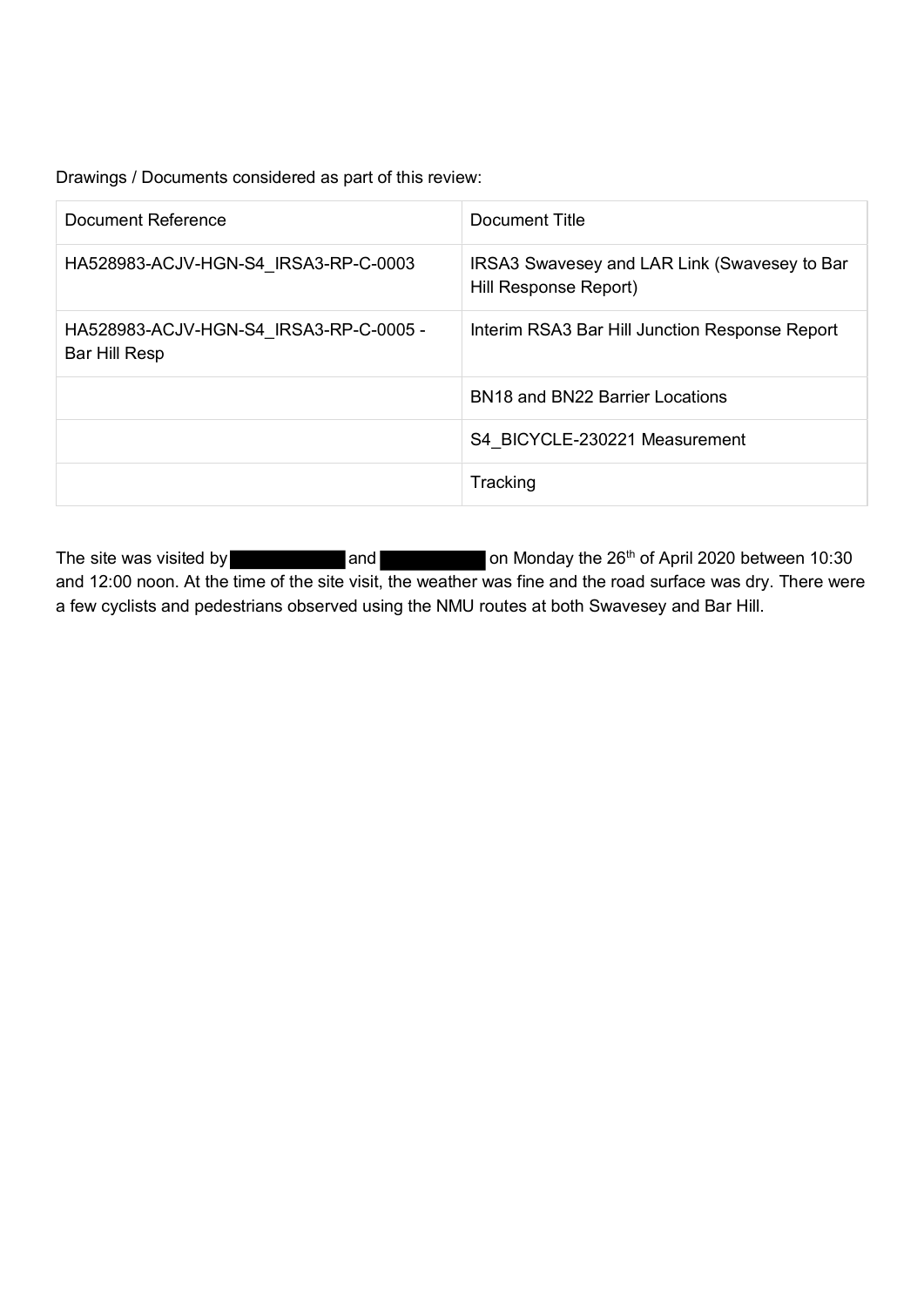# 2. OPTIONS ASSESSED

As part of the safety review, 4 options were considered for each of the four sites. These are:

#### Option 1 – Remove the barriers

Within this option, it may be necessary to provide other mitigation if the risk of collisions with general traffic or with other users of the NMU route is high. There may be other characteristics of the bridges such as gradients and forward visibility that do not comply with the guidance recommended in LTN 1/20 that cannot be mitigated against without the barriers in place.

#### Option 2 - Remove one of the double barriers

Removing one of the double barriers at each location would remove the chicane and leaving a narrowing. This could allow cyclists to pass at speed while providing a sheltered waiting space for other users to ensure that the cyclist does not hit them at speed. However, this effectively assigns priority to the cyclist over other users and when opposing cyclists are present, the ambiguity may result in collisions. When cyclists are able to pass the barriers un-opposed by other users, this does not mitigate the risk of cyclists approaching the adjoining route at speed.

#### Option 3- Retain the barriers and increase the gap between them to 2.5 - 3.0m

The tracking information is provided for a 2.3m tandem and a 2.77m cycle with trailer. Although the tracking shows that longer cycles can get through the barrier, the chicane arrangement may preclude some disabled users, cargo bikes and horse riders. Increasing the gap between the barriers may not sufficiently reduce the speed of cyclists to mitigate the risk, particularly if this forms part of a commuter route where regular cyclists will become accustomed to the layout and the movements are tidal.

#### Option 4 – Retain the barriers

Although the barriers are not advised within LTN 1/20, they have been installed as a safety mitigation against the risk of cyclists gathering speed on the downhill approaches from the NMU bridges to the highway network.

As discussed in option 1, there may be other characteristics of the bridges such as gradients and forward visibility that do not comply with the guidance recommended in LTN/120 and cannot be mitigated against without the barriers in place.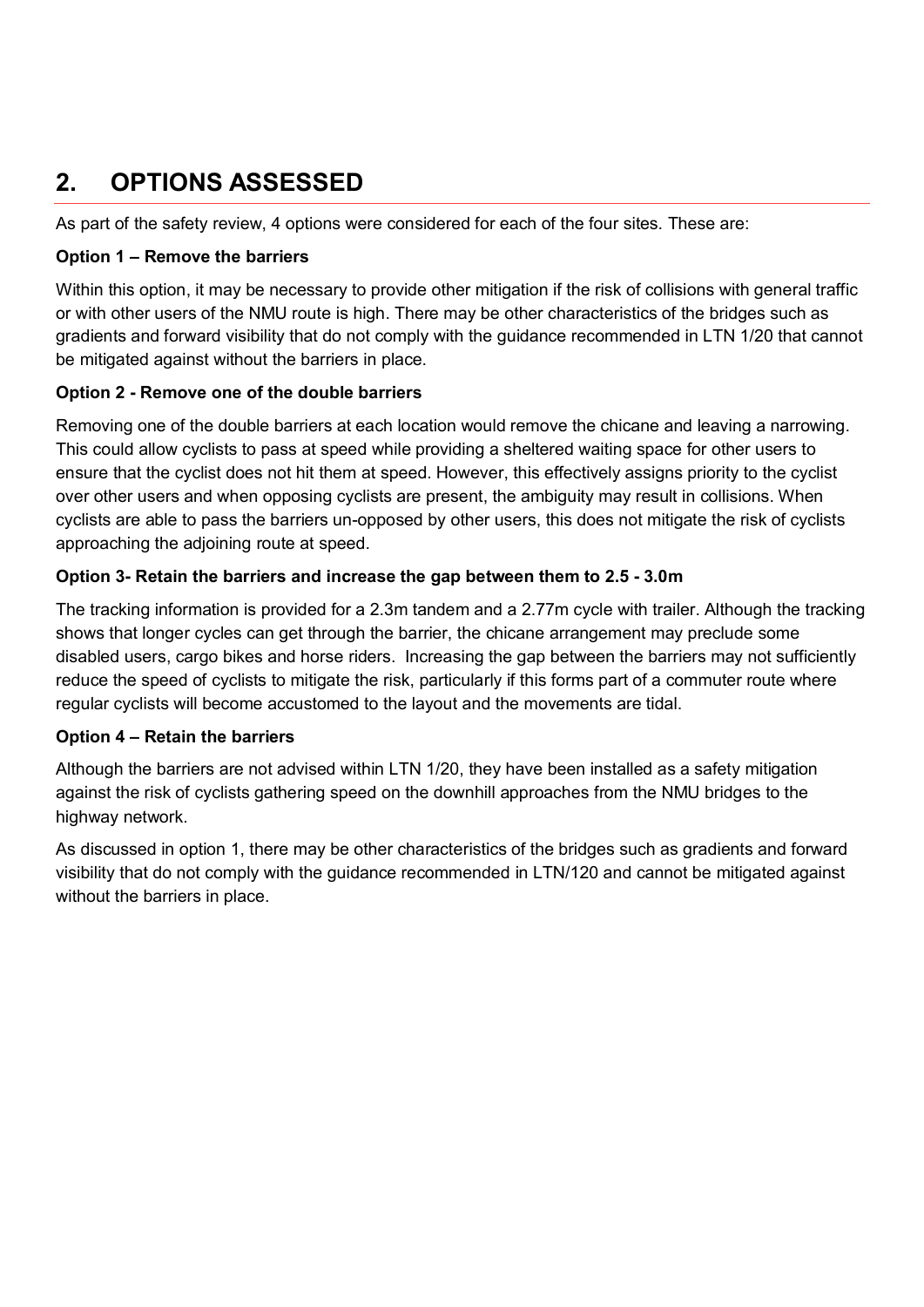#### $\overline{3}$ **SAFETY ASSESSMENT**

#### 3.1 Site 1 – Swavesey North



Figure 1 – Swavesey North Location Plan

The Non-Motorised User (NMU) route at Swavesey north ties in perpendicular to an adjoining NMU route along the A1307. The gradient is steep but consistent. There is generally good visibility with post and four rail fences installed along the boundary of the route.





Figure 4- View showing forward visibility **Figure 5-** View showing forward visibility





The slope on the northern approach ramp is steep and may encourage higher cyclist speeds. During the site visit, skid marks were observed on the downward approach to the barriers which may suggest potential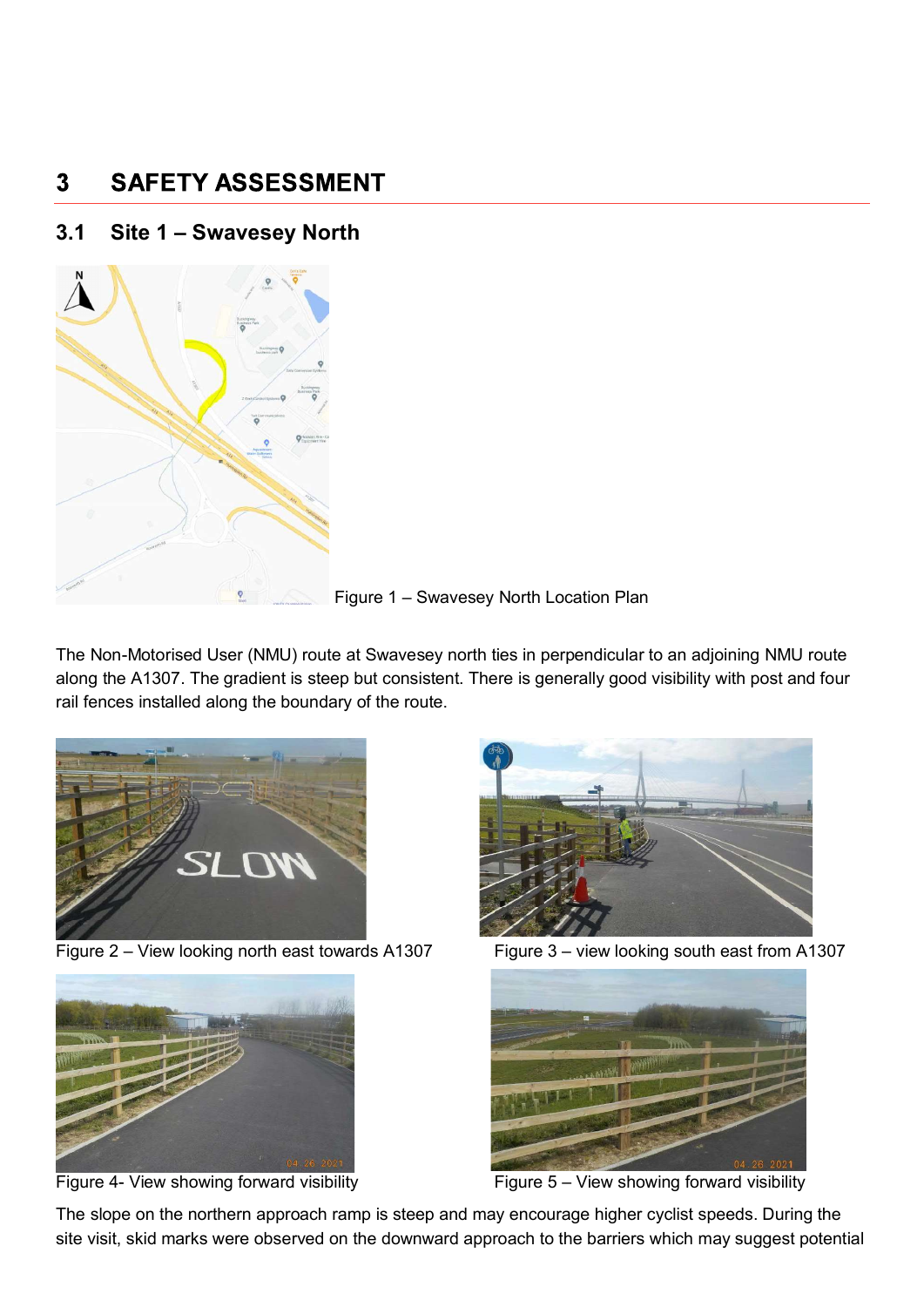issues with cycle speeds. The ramps ties in perpendicular to the adjoining NMU. This layout would require cyclists to make an awkward turning manoeuvre and if cyclists did this at speed, it could result in cyclists entering the carriageway or colliding with pedestrians or other cyclists using the adjoining route. The risk of collisions with other cyclist/pedestrians or vehicles at this location is high.

#### Recommendation:

At this location, it is recommended that the chicane barrier is retained. The chicane barriers are spaced approximately 1.78m from each other and this may preclude other disabled users or cargo cycles. It is unclear from the information provided what proportion of bigger cycles will access this barrier. If the proportion is high, then consideration should be given to increasing the gap between the barriers to accommodate these users. It should be noted however that increasing the gap between the barriers may not sufficiently reduce the speed of cyclists to mitigate the risk, particularly if this forms part of a commuter route where regular cyclists will become accustomed to the layout and the movements are tidal.



#### 3.2 Site 2 – Swavesey South

Figure 6- Swavesey South Location Plan

On the Swavesey south route, the gradients are more gentle and the route leads to an uncontrolled crossing via a 90-degree bend. At the tie in to Boxworth Road, there are wayfinding signs for pedestrians, cyclists and horse riders, but the shared signs leading to the NMU bridge is only signed for pedestrians and cyclists. It is therefore unclear whether horse riders are expected to use the bridge.



Figure 7- View looking towards uncontrolled crossing Figure 8 – Signage on Boxworth Road.

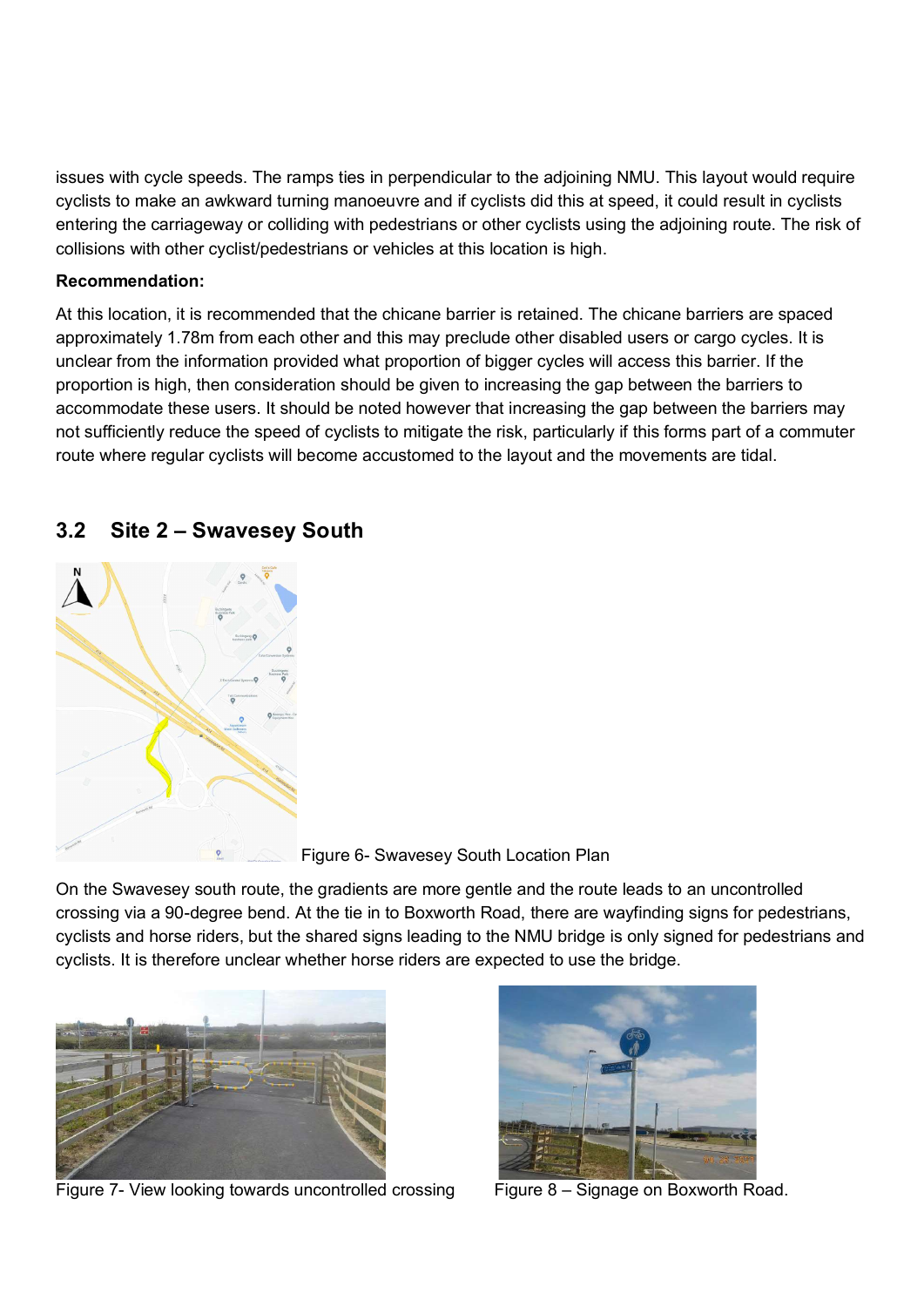Cyclists descending the ramp at Swavesey south have good visibility to approaching cyclists/ pedestrians and will be slowing down to the crossing due to the 90-degree bend. The risk of collision with other pedestrians/cyclists and vehicles at this location is low.

#### Recommendation:

It is recommended that the chicane barrier arrangement at this location is removed. It is also recommended that a form of vehicle access control is provided to prevent unauthorised vehicles from accessing the NMU route.

### 3.3 Site 3 – Bar Hill North



Figure 9 – Bar Hill North Location Plan

The NMU route over the A14 at its northern end joins the existing road (A1307) parallel to the A14 via a controlled crossing.







The slope on the northern approach ramp is gentle and unlikely to encourage higher cyclist speeds. The visibility to other approaching cyclists/ pedestrians is generally good. There is a wide verge serving as a buffer zone between the NMU route and the carriageway. The risk of speed and collisions with other pedestrians/cyclists or vehicles at this location is low.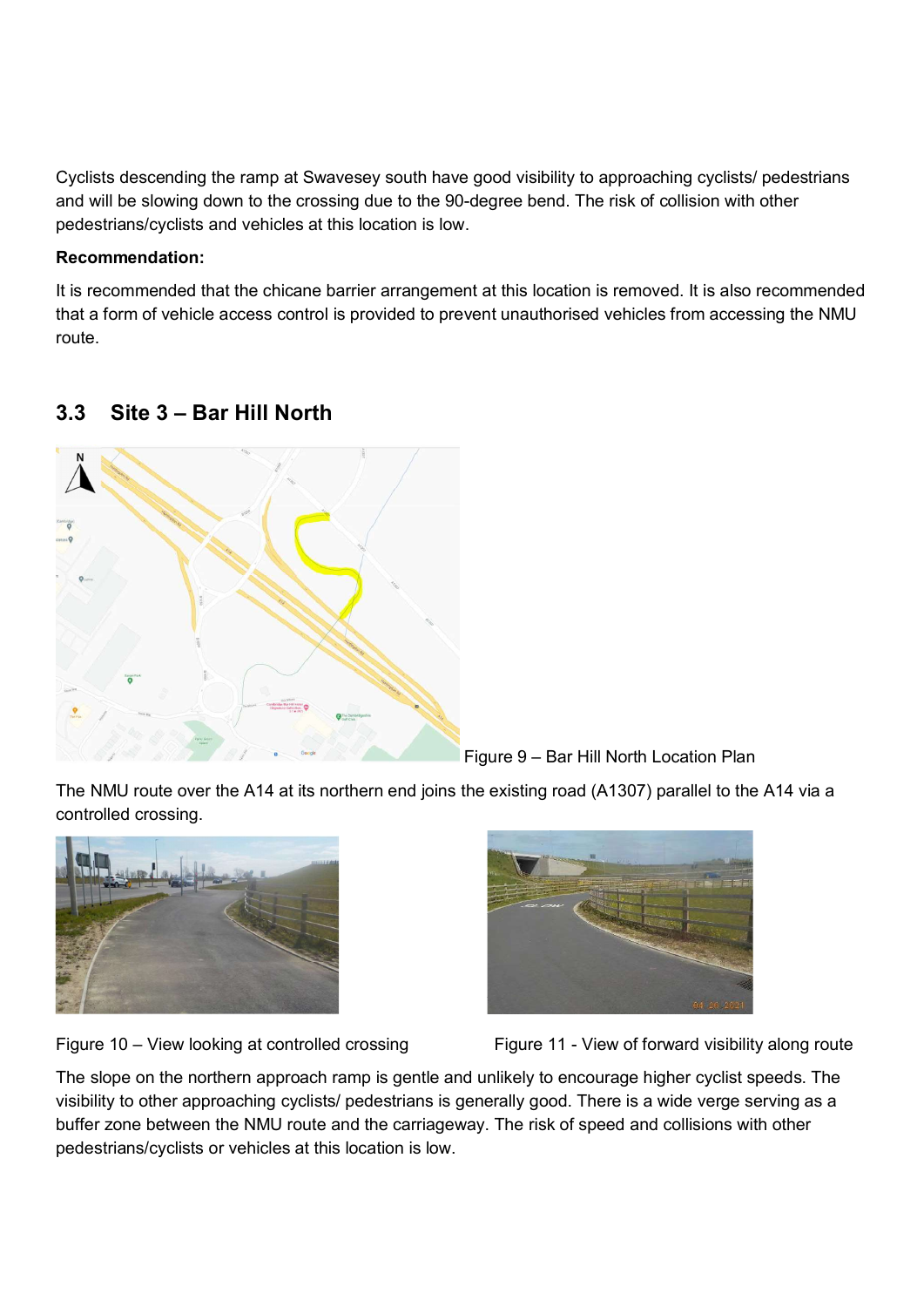#### Recommendation:

It is recommended that the chicane barrier arrangement at this location is removed. It is also recommended that a form of vehicle access control is provided to prevent unauthorised vehicles from accessing the NMU route.

#### 3.3 Site 4 – Bar Hill South



Figure 12 – Bar Hill South Location Plan

South of the NMU bridge, the alignment of the route follows a series of horizontal curves and gradients along this section appear to be steep (LTN 1/20 recommends a desirable maximum length of 30m for a 5% gradient). The edge of the NMU route is protected by a high fence infilled with mesh. Visibility along this section of the route is restricted by the horizontal curvature and fence. There is no visibility to other approaching cyclists/pedestrians or horse riders and there is an increased of conflict between cyclists and pedestrians/other cyclists and horse riders. Any conflicts between cyclists/pedestrians/horse riders is likely to occur within this section. Explore 9: View of obstructed visibility<br>Figure 9: View of obstructed visibility<br>since the numerical curvature and fence. There is no visibility along this<br>section of the route is restricted by the horizontal curvature and